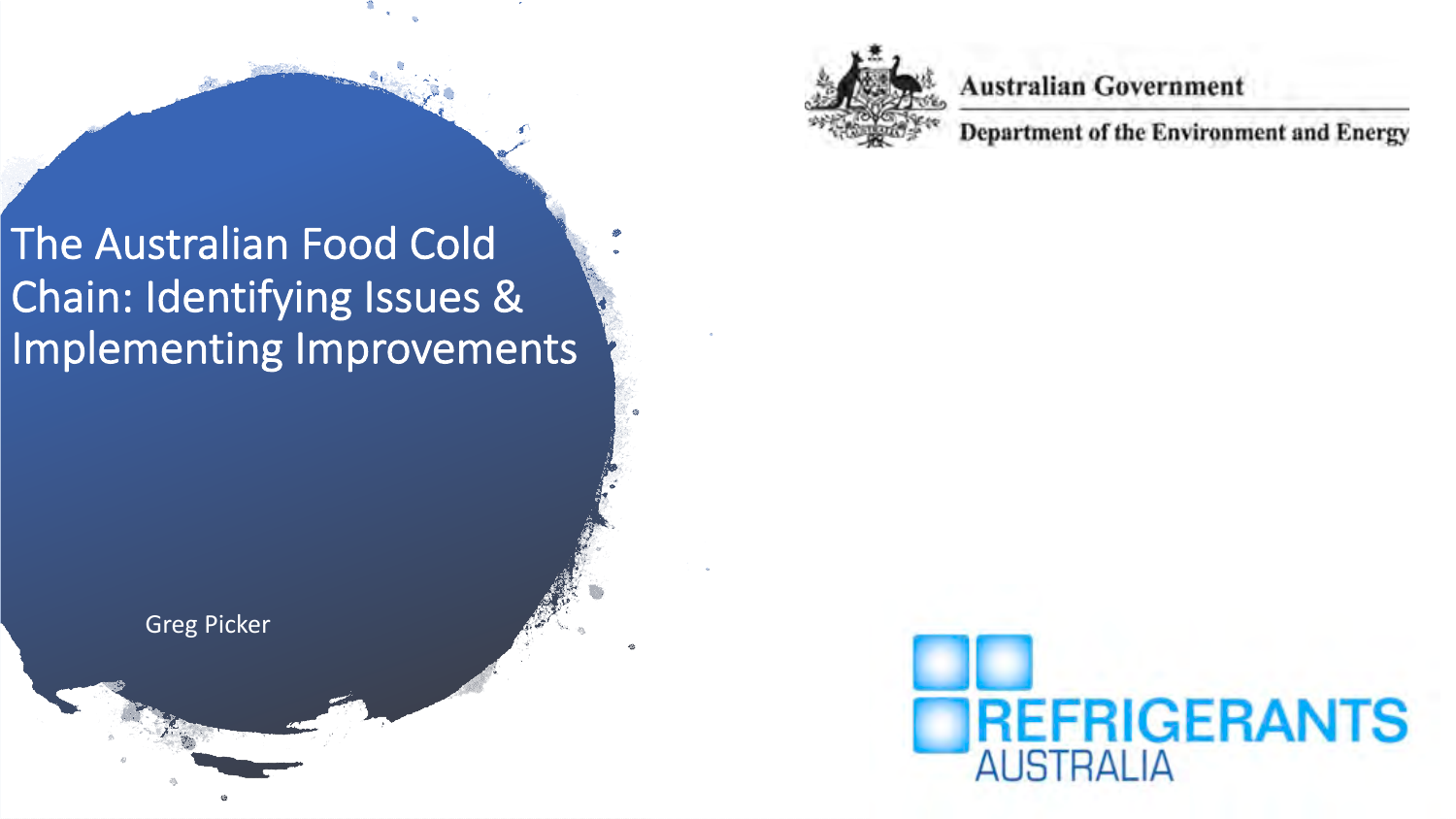

## Presentation Overview

- National Strategy
- Status & challenges
- **Context** • This study

- Food and the Cold Chain
- Australia's food production
- Size and make up of the cold chain
- The cold chain's characteristics and performance
- Underlying situation
- Losses size, scale and costs
- Food Waste • Improvements that can be made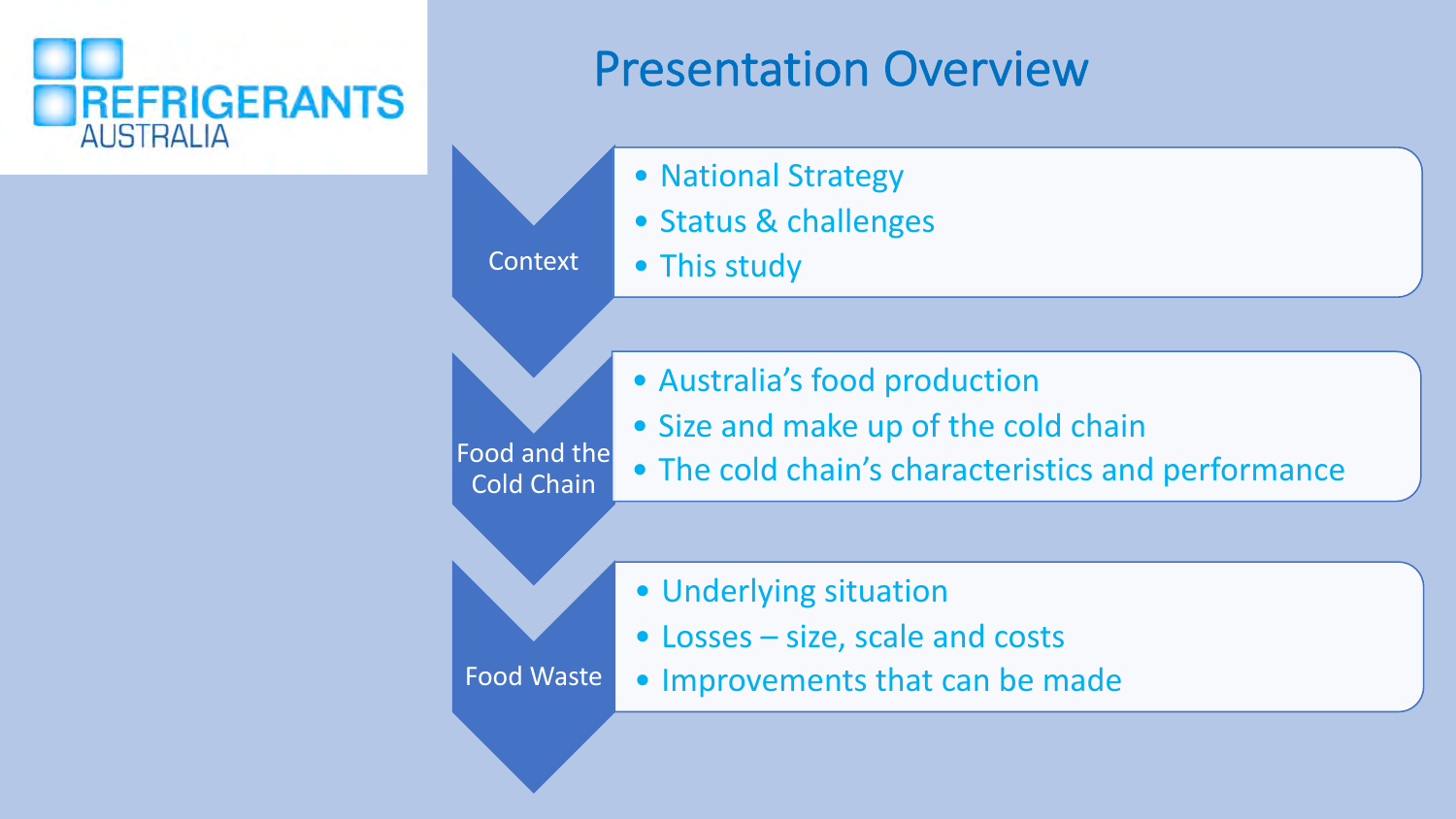## What is food loss and waste, and what are their consequences?

- **Food Loss** refers to food that gets spilled, spoilt or otherwise lost, or incurs reduction of quality and value during its process in the food supply chain before it can be eaten
- **Food waste** refers to food that completes the food supply chain but still doesn't get consumed because it is discarded, whether or not after it is left to spoil or expire. (UN Environment)

### Implications of Food Loss and Waste include

- Hunger
- Higher costs to consumers
- Greenhouse gas emissions
- Water wastage
- Land clearing and more

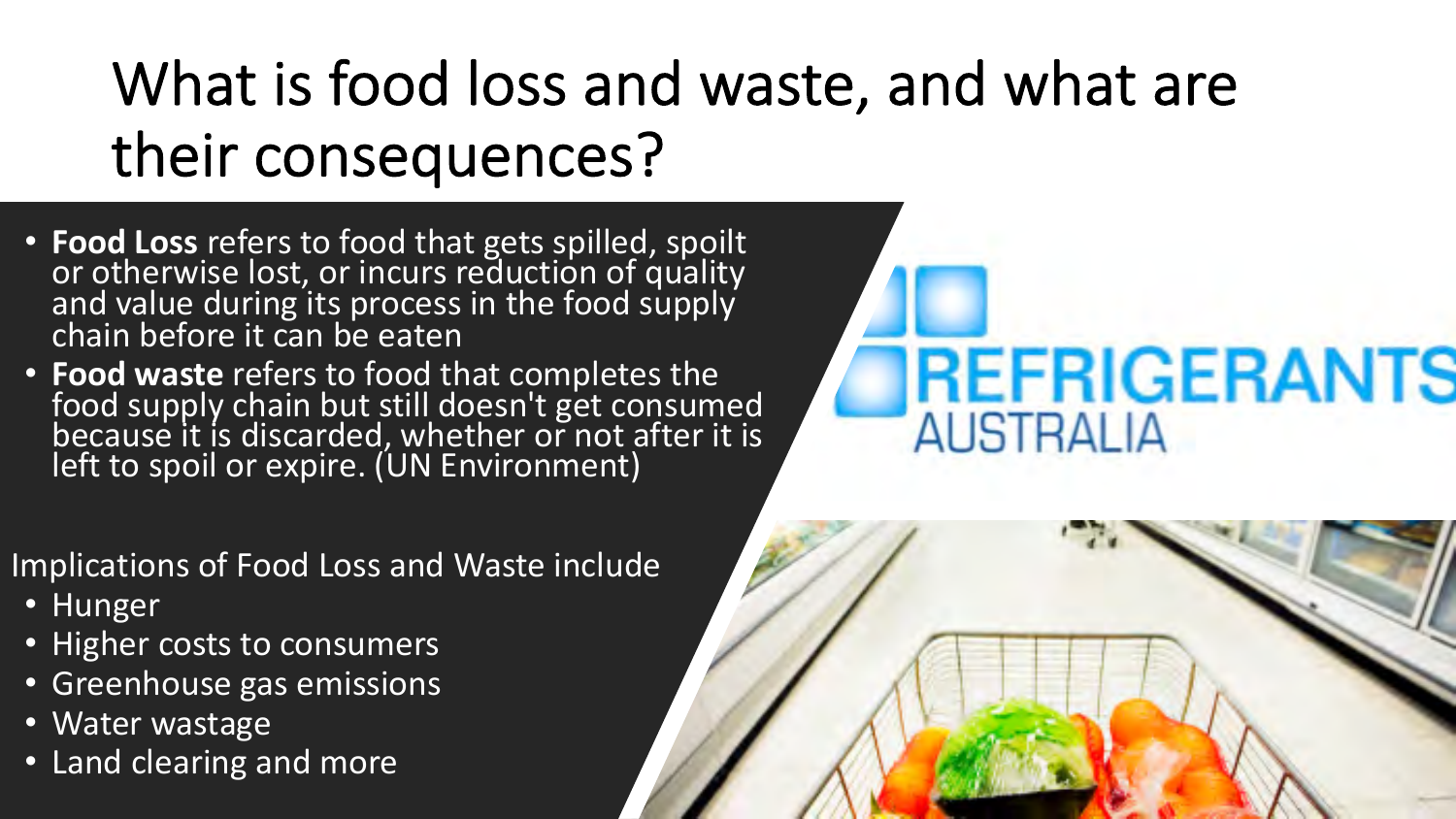

## Australia's National Food Waste Strategy

- Australia's *National Food Waste Strategy*  launched in late 2017 *-* provides a framework to support collective action towards halving Australia's food waste by 2030.
- The strategy contributes toward global action on reducing food waste by aligning with Sustainable Development Goal 12.
- An Implementation Plan is being developed and while a baseline study has been done, the lack of consistent comprehensive data has been identified as the key challenge.

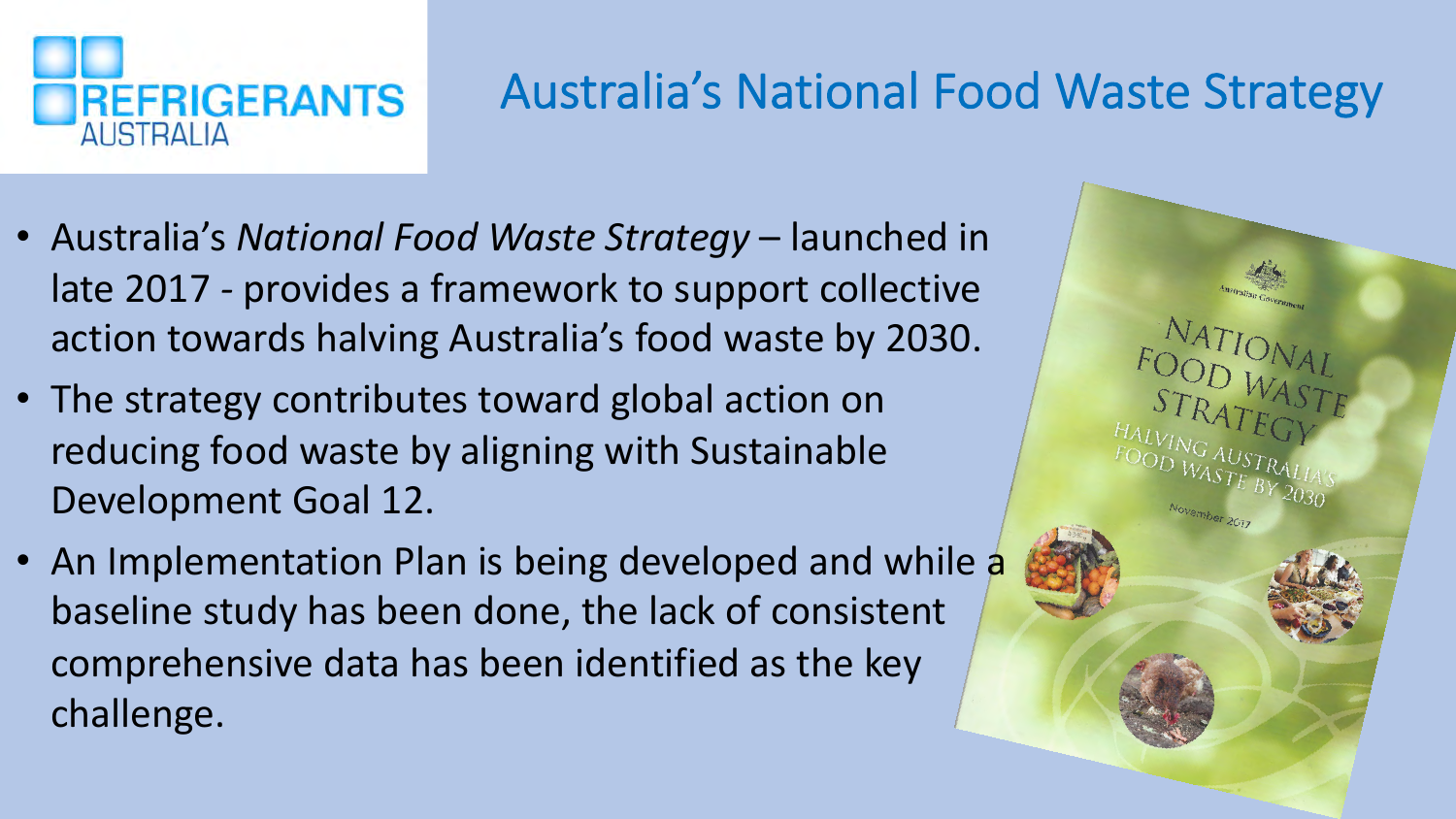

## This Study



**Australian Government** 

- Joint Government/industry effort Rome MOP and the FAO building were great prompts!
- Based on data and approach prepared for assessment of refrigerants and RAC equipment
- First study of the scale food loss in the cold food chain in Australia, with a focus on identifying solutions

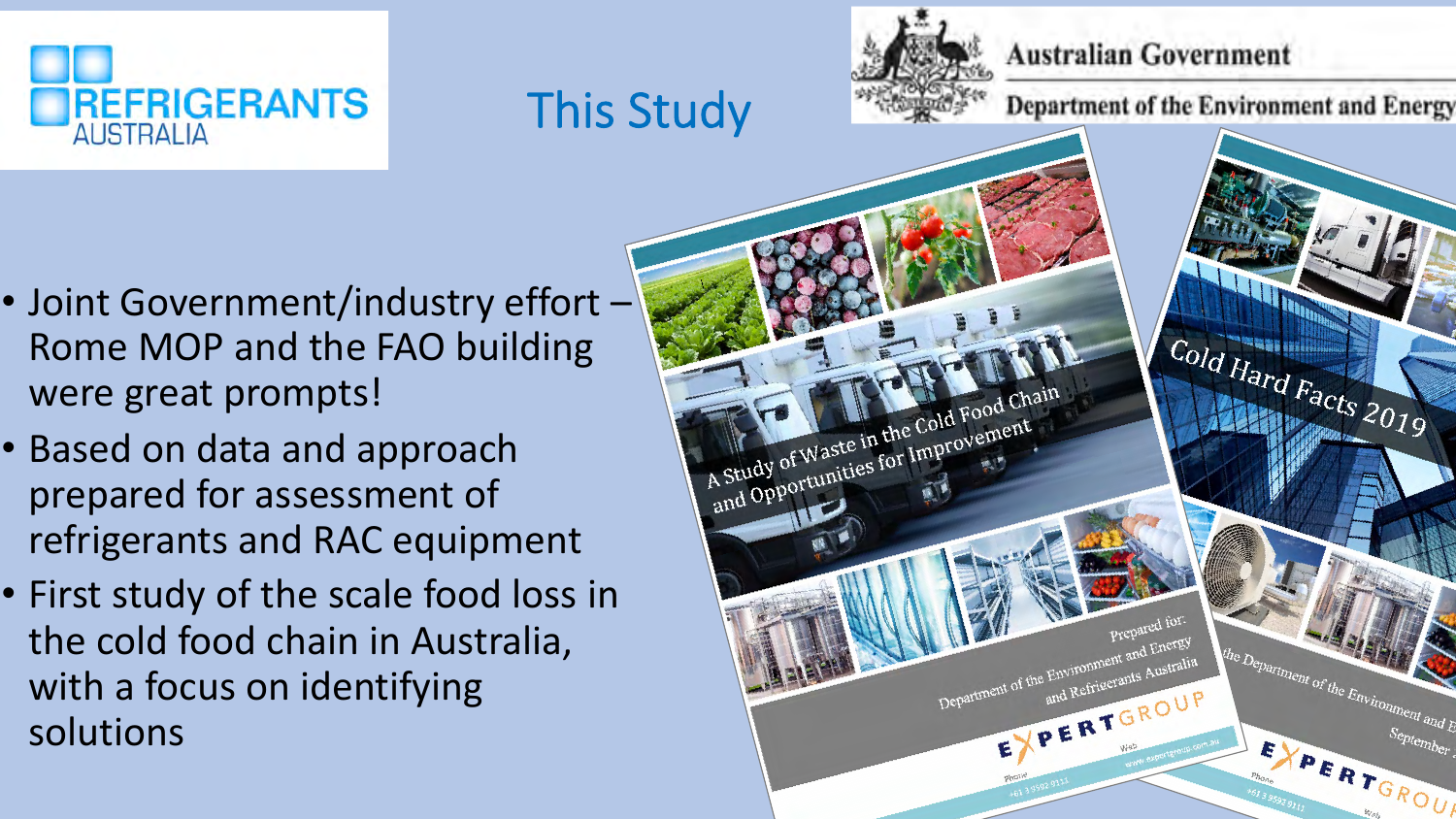

# Australia's food production and cold food chain – some basic facts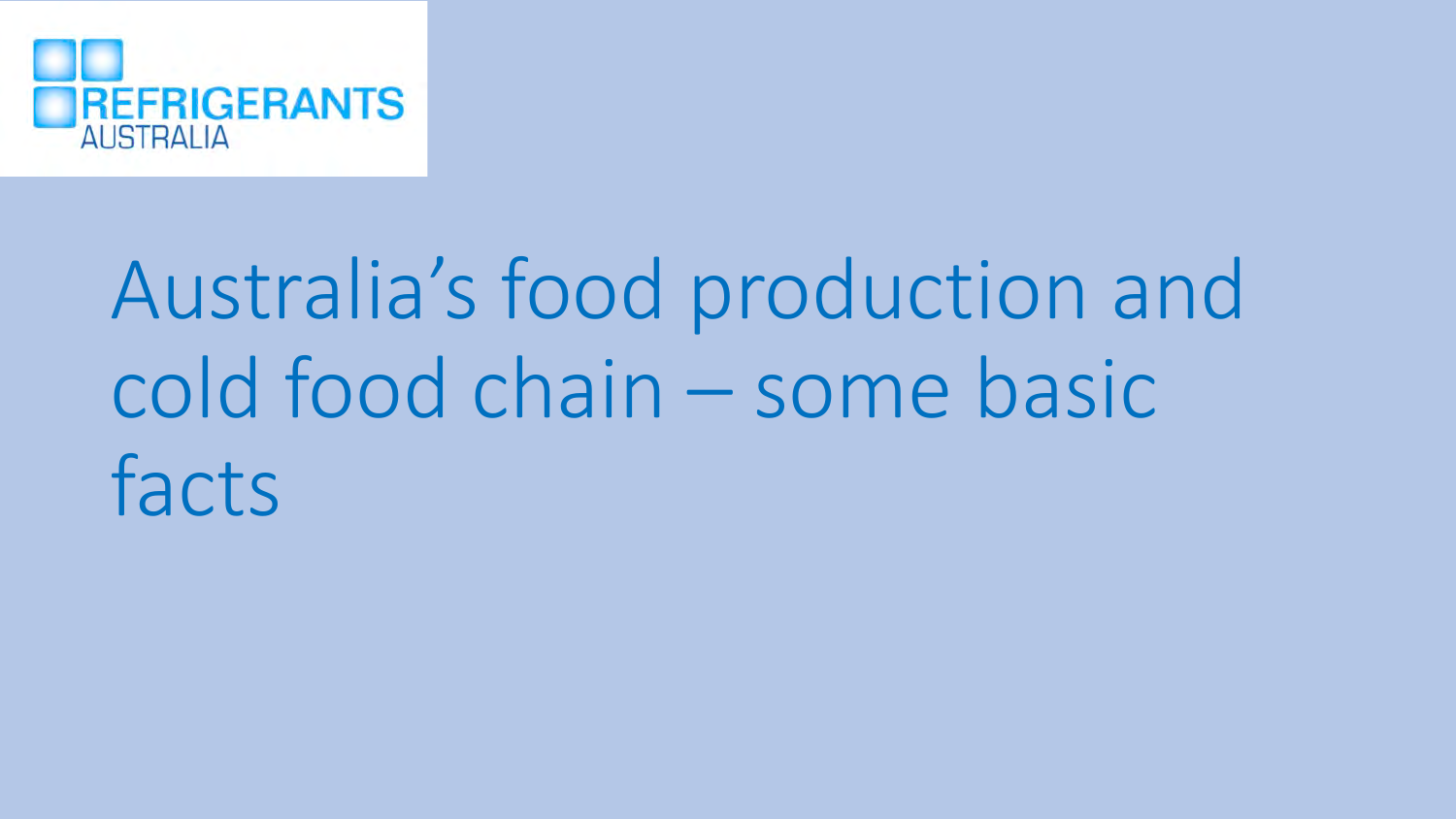

## Australia's food production & exports



Australian Exports9% 全个 31%  $2017 - 18s$ 16% 9% Cattle & calves 16% 5% **O** Milk 7%  $7%$ 5% **Wool** Sheep & lambs 6%  $3%$ O Poultry 4%  $3%$ O Pigs  $2%$ 2%  $2%$ O Other livestock  $3%$  $3%$ **S** Fisheries 5% Other grains & oilseeds  $1%$ **Forestry** 4%  $7%$  $6%$ 

4%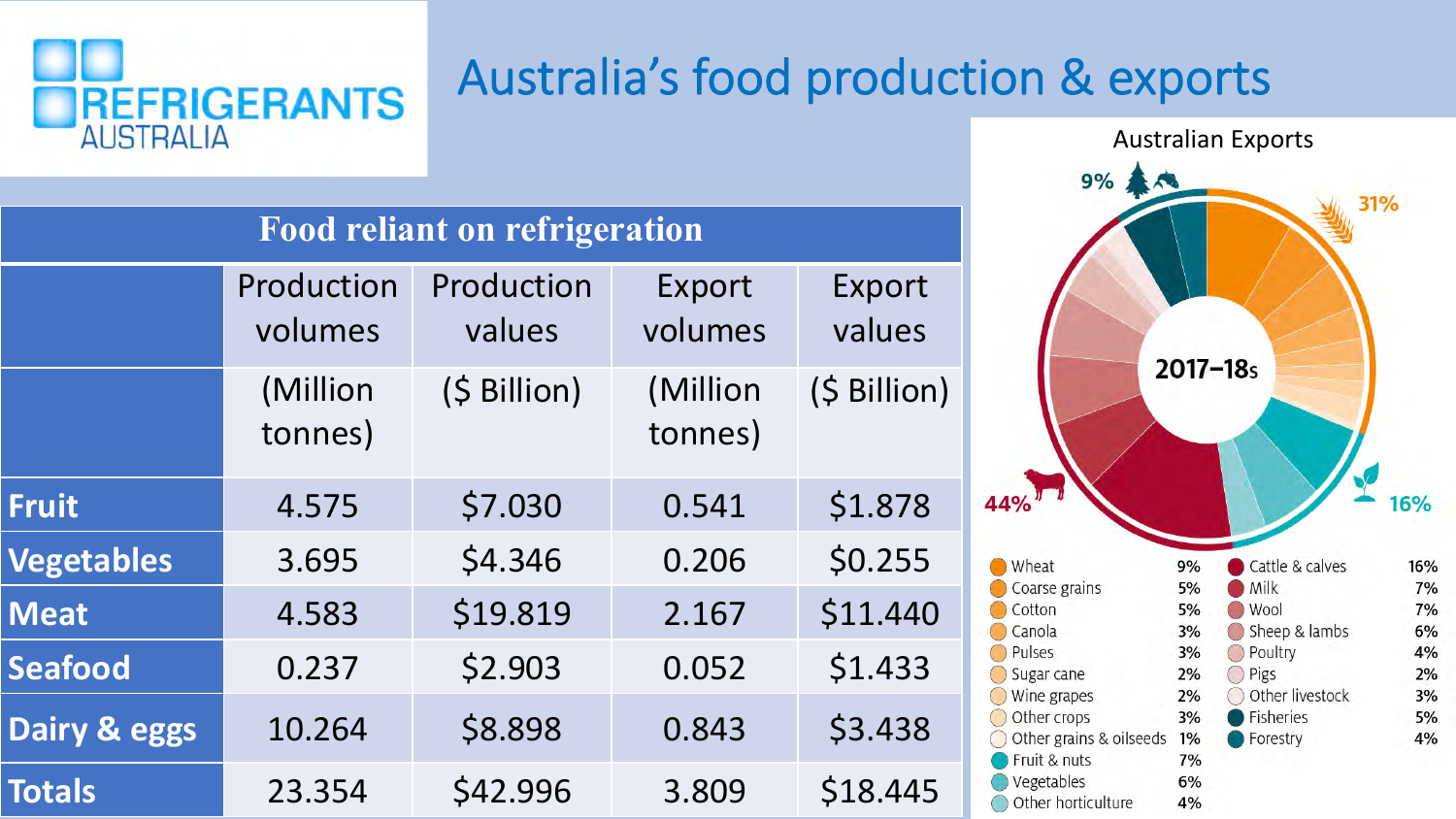

## Simplified description of Australia's food cold chain

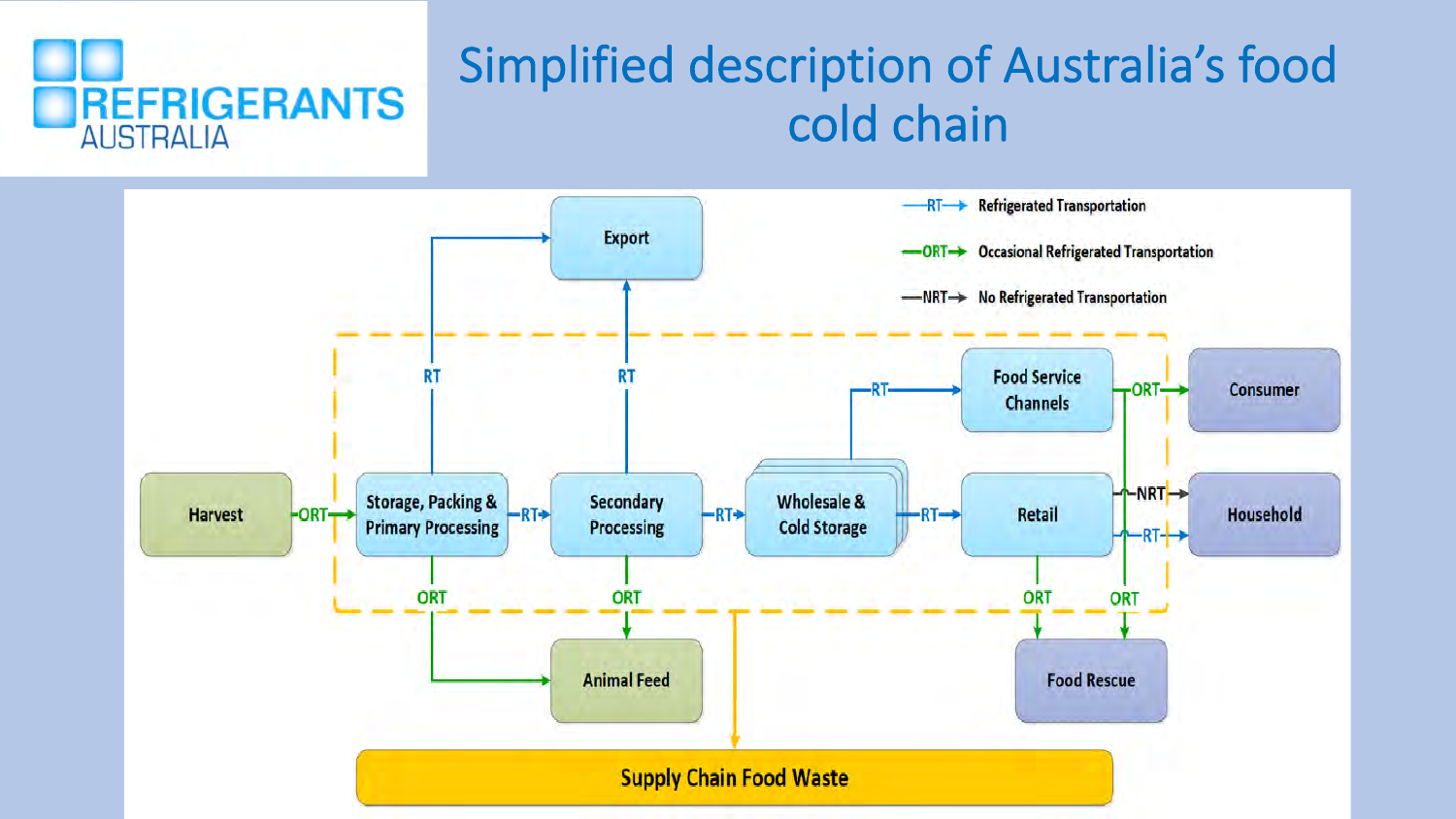

## A detailed example of the food cold chain: mangoes

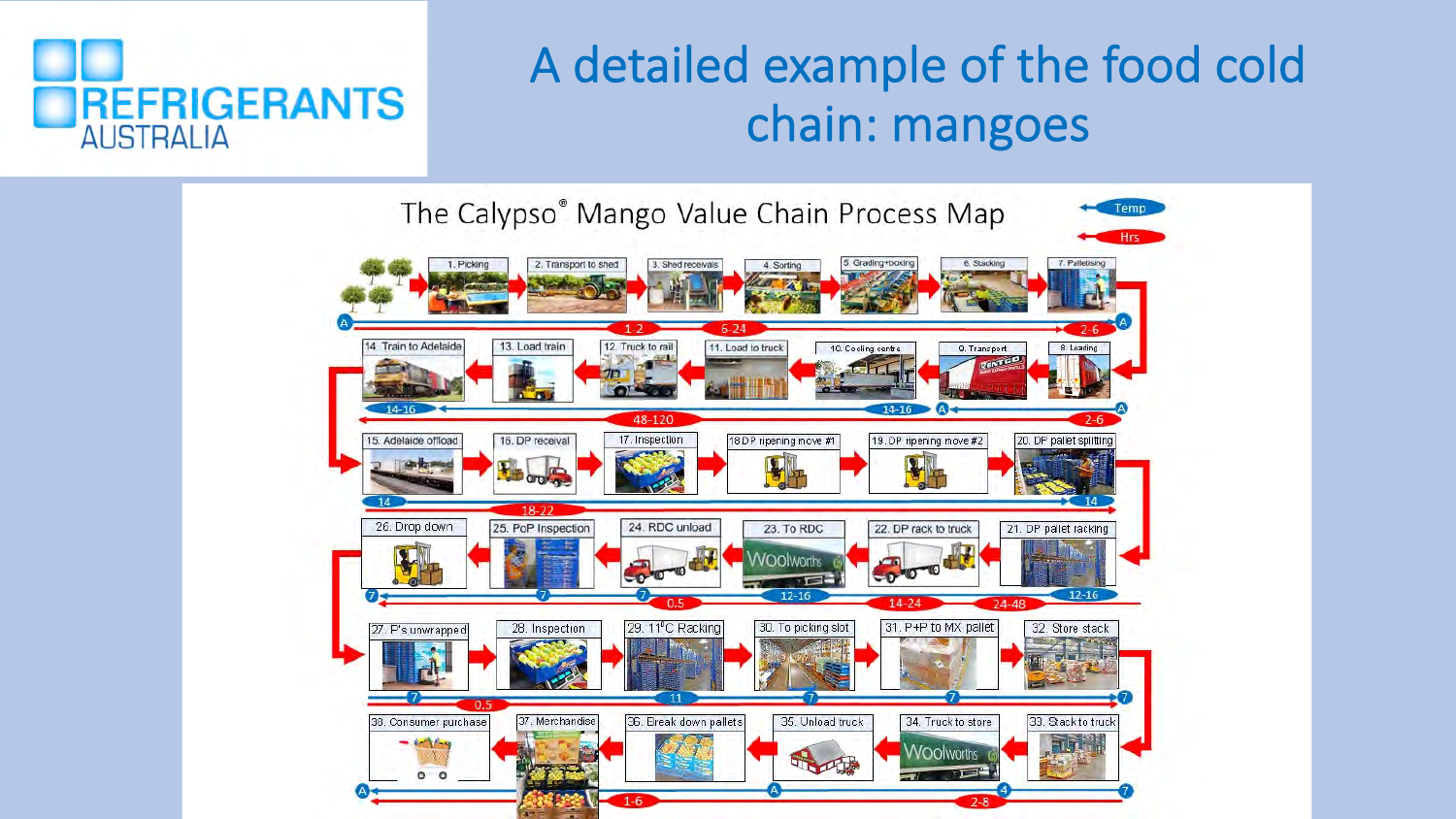

## Greenhouse Gas Emissions – implications of Australia's food cold chain

- Emissions (direct and indirect) from the cold food chain = more than  $3.5\%$  of Australia's annual emissions
- BUT, emissions from food waste in the cold food chain is larger!
- Emissions from the cold food chain (including energy, refrigerant and food waste emissions) total about the same as the emissions from all of Australia's cars.

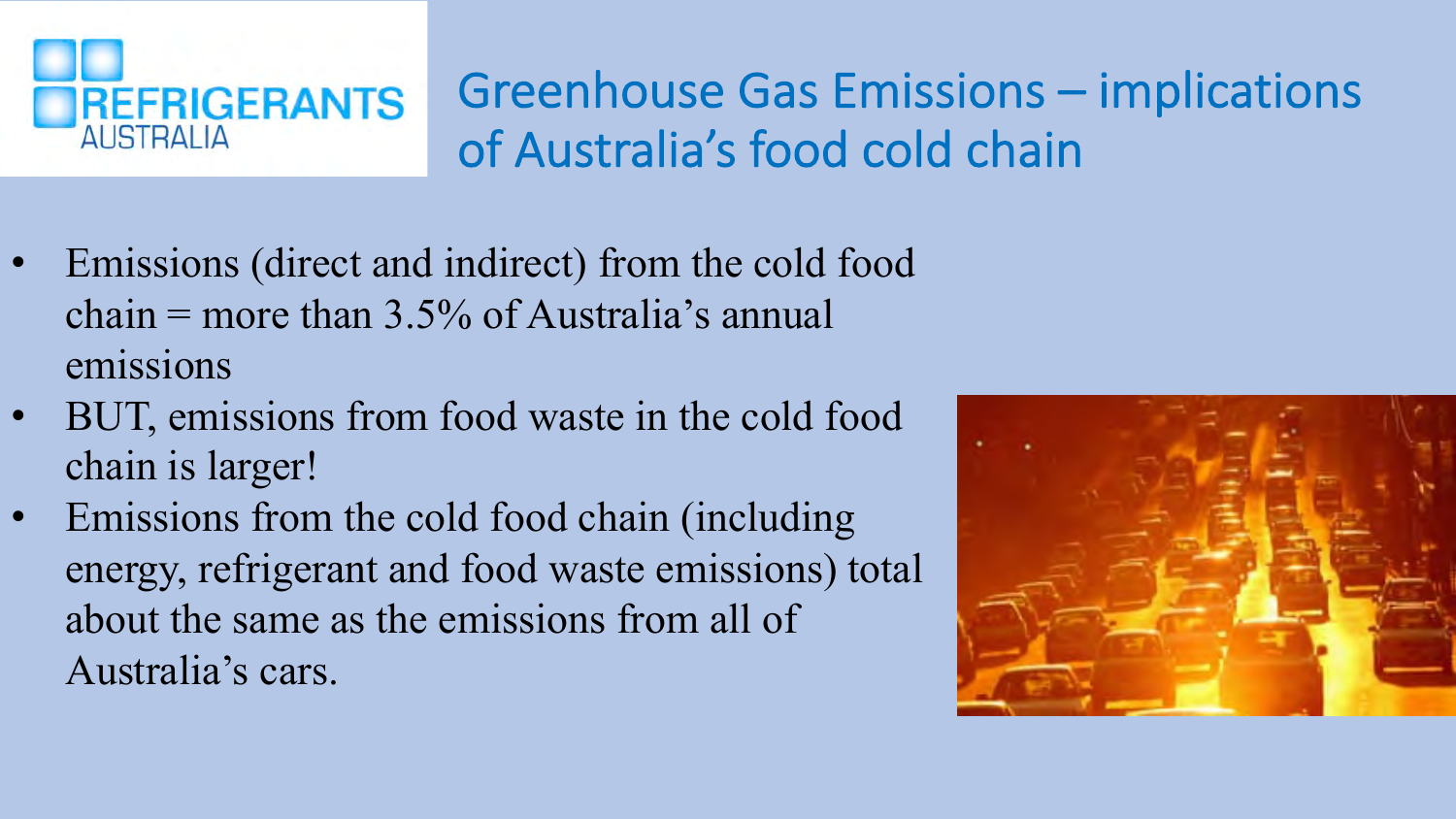

# Australia's food waste – the significance of the cold food chain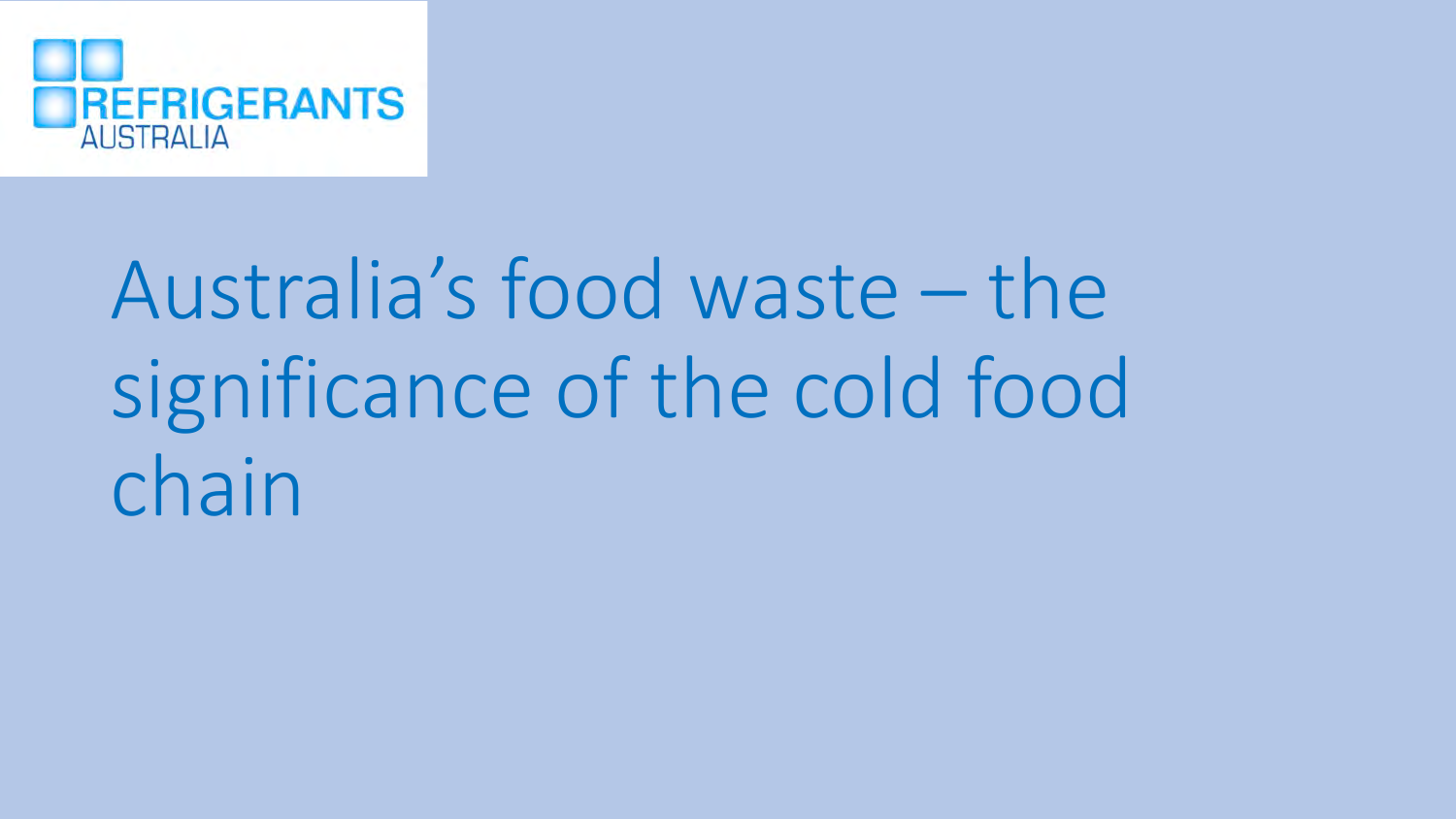

Headline figures – Food Waste from Australia's cold chain

- Warning!! Estimates are preliminary & conservative.
- Total value (farm gate prices) of food waste at least AUD \$3.8 billion which comprised of:
	- 25% (1,930,000 tonnes) of annual fruit and vegetable production worth \$3.0 billion
	- 3.5% of annual production of meat (155,000 tonnes) and seafood (8,500 tonnes) worth \$670 million and \$90 million respectively; and,
	- 1% (90,000 tonnes) of dairy products valued at \$70 million.
- Estimates of losses in the food cold chain do not take into account impacts of sub-par conditions that reduce product shelf life in the hands of consumers.

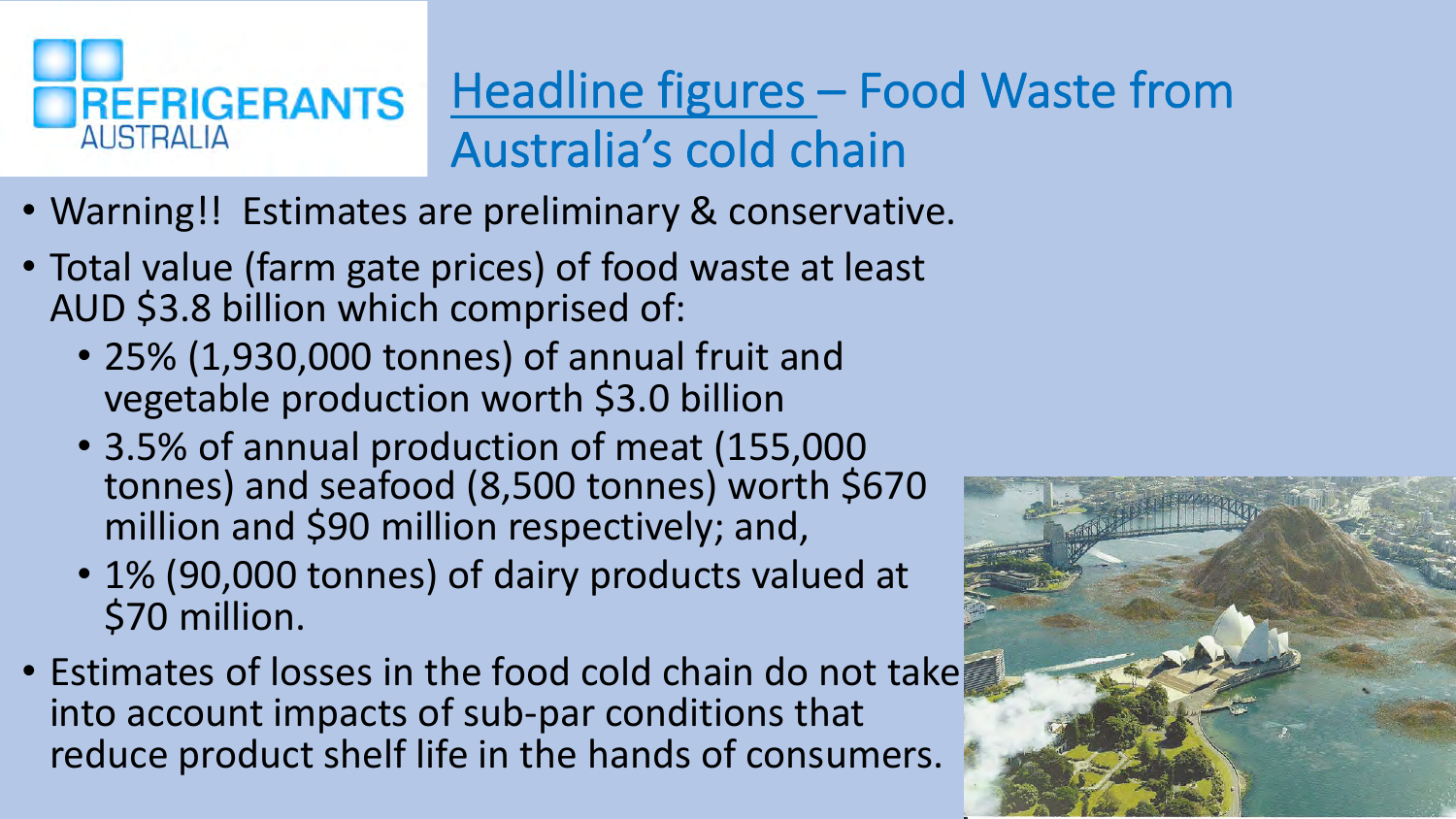# **TREFRIGERANTS Food is a perishable carbon intensive product**

| Food type                   | Comparative scale of emission intensity based on $kg CO2e/kg$ of food waste type |                     |  |
|-----------------------------|----------------------------------------------------------------------------------|---------------------|--|
| Beef                        | Very High                                                                        | $>15$               |  |
| Meat (Average)              | Very High                                                                        |                     |  |
| Pork                        | High                                                                             | $>10$ and $\leq 15$ |  |
| Cheese                      | High                                                                             |                     |  |
| Poultry                     | Medium                                                                           | $>5$ and $\leq 10$  |  |
| Dairy Product (Average)     | Medium                                                                           |                     |  |
| Yoghurt                     | Low                                                                              | $>2$ and $\leq$ 5   |  |
| Seafood                     | Low                                                                              |                     |  |
| Milk                        | Low                                                                              |                     |  |
| Banana                      | Low                                                                              |                     |  |
| Grape                       | Low                                                                              |                     |  |
| Fruit & Vegetable (Average) | Very Low                                                                         | $\leq$ 2            |  |
| Apple                       | Very Low                                                                         |                     |  |
| Carrot                      | Very Low                                                                         |                     |  |
| Tomato                      | Very Low                                                                         |                     |  |
| Lettuce                     | Very Low                                                                         |                     |  |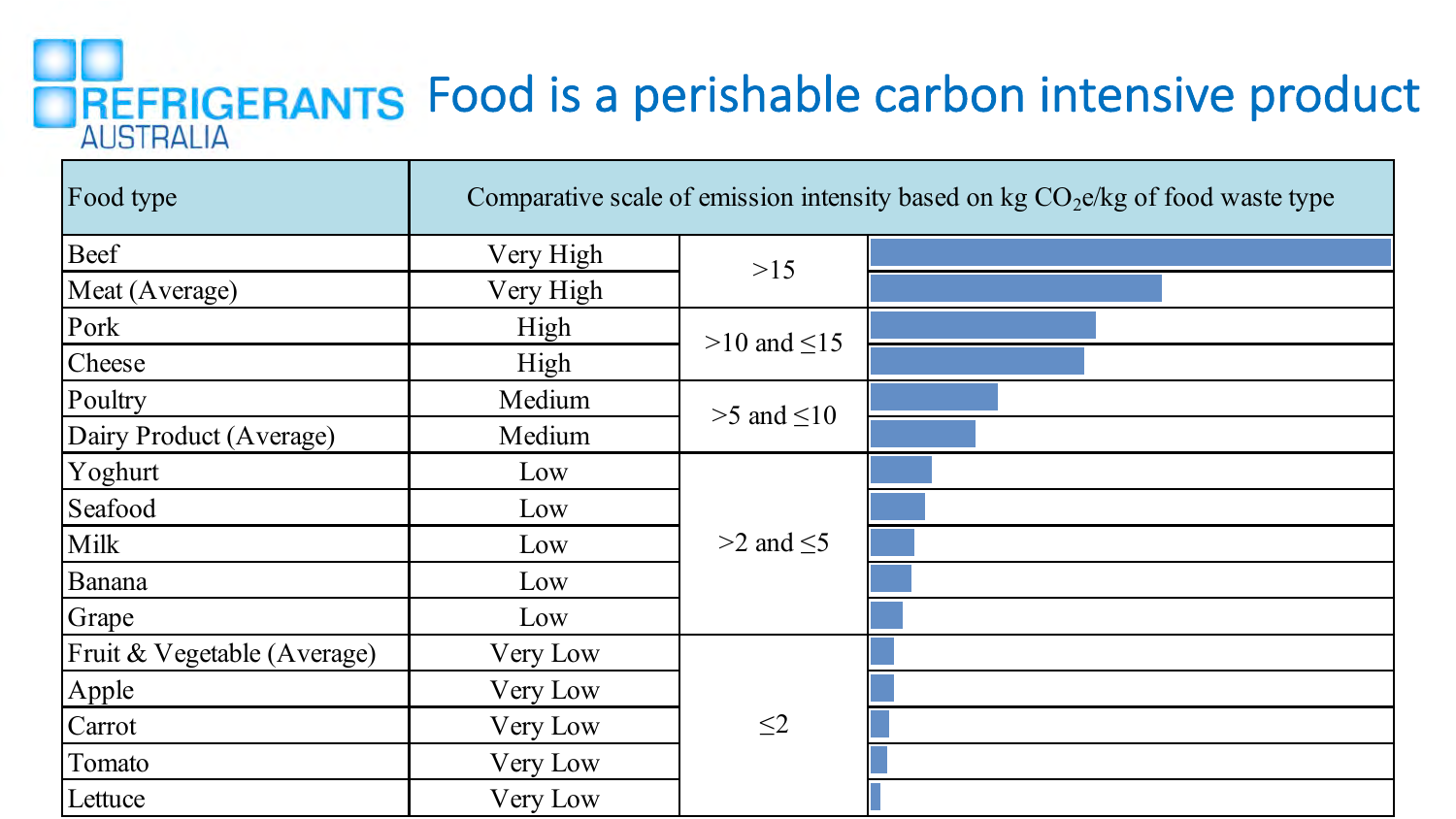

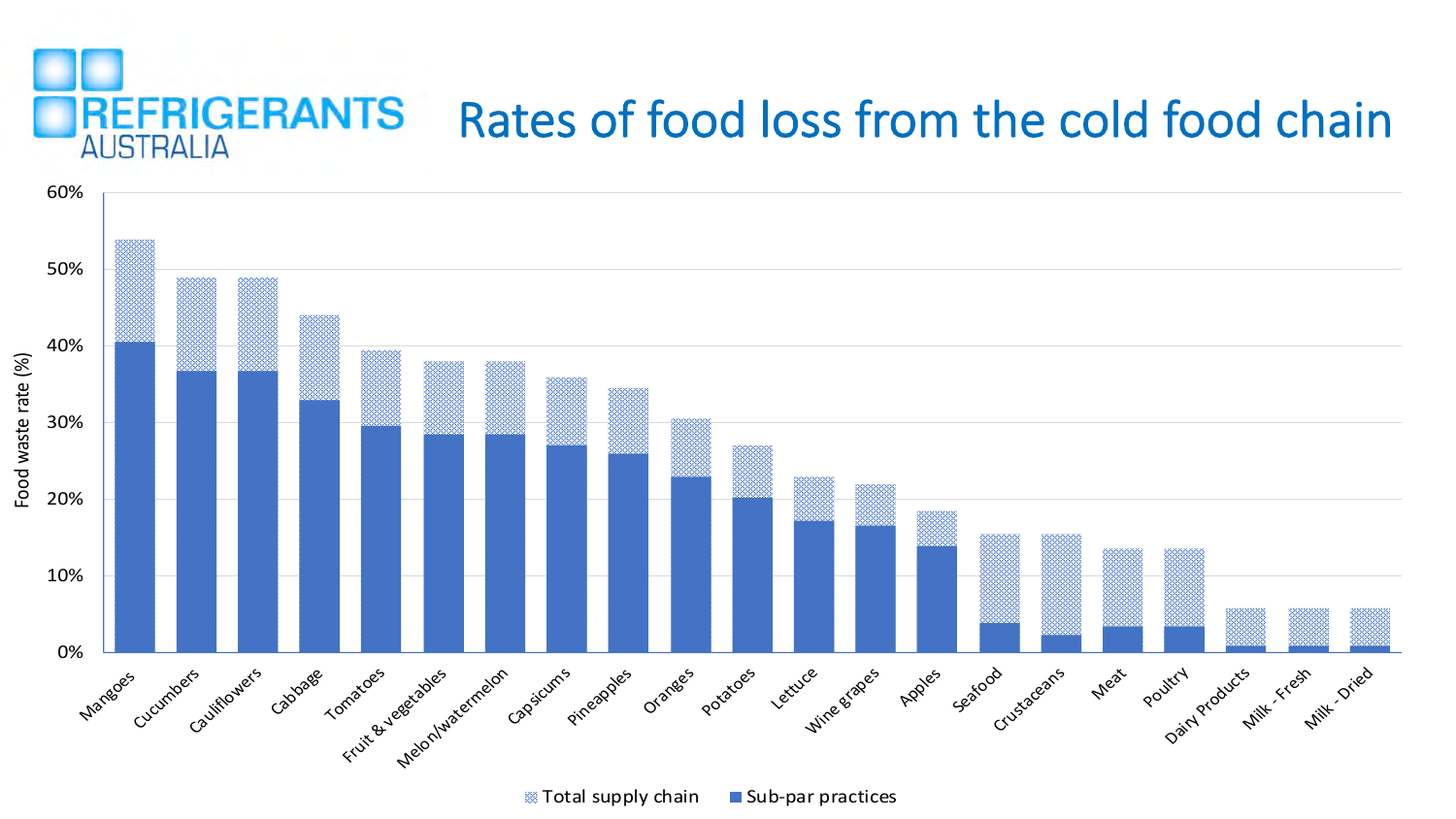#### Food Waste from the Cold Chain: values **REFRIGERANTS** & amounts **AUSTRALIA**



**Production volumes (Tonnes)**  $\longrightarrow$  Farm gate value (\$ Million)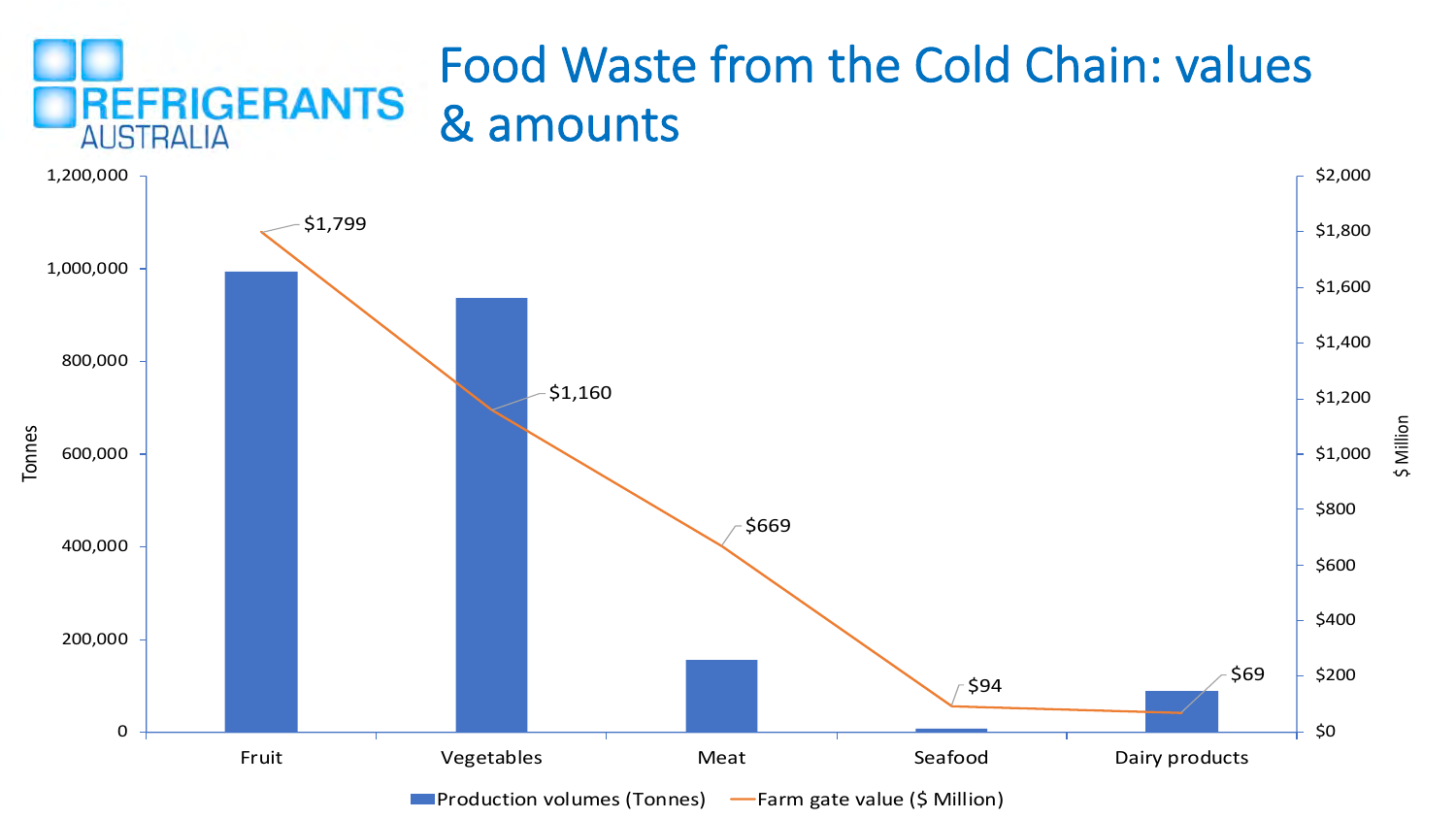### Fruit waste volumes and values **REFRIGERANTS AUSTRALIA**



**Volumes (Tonnes)** — Value (\$ Million)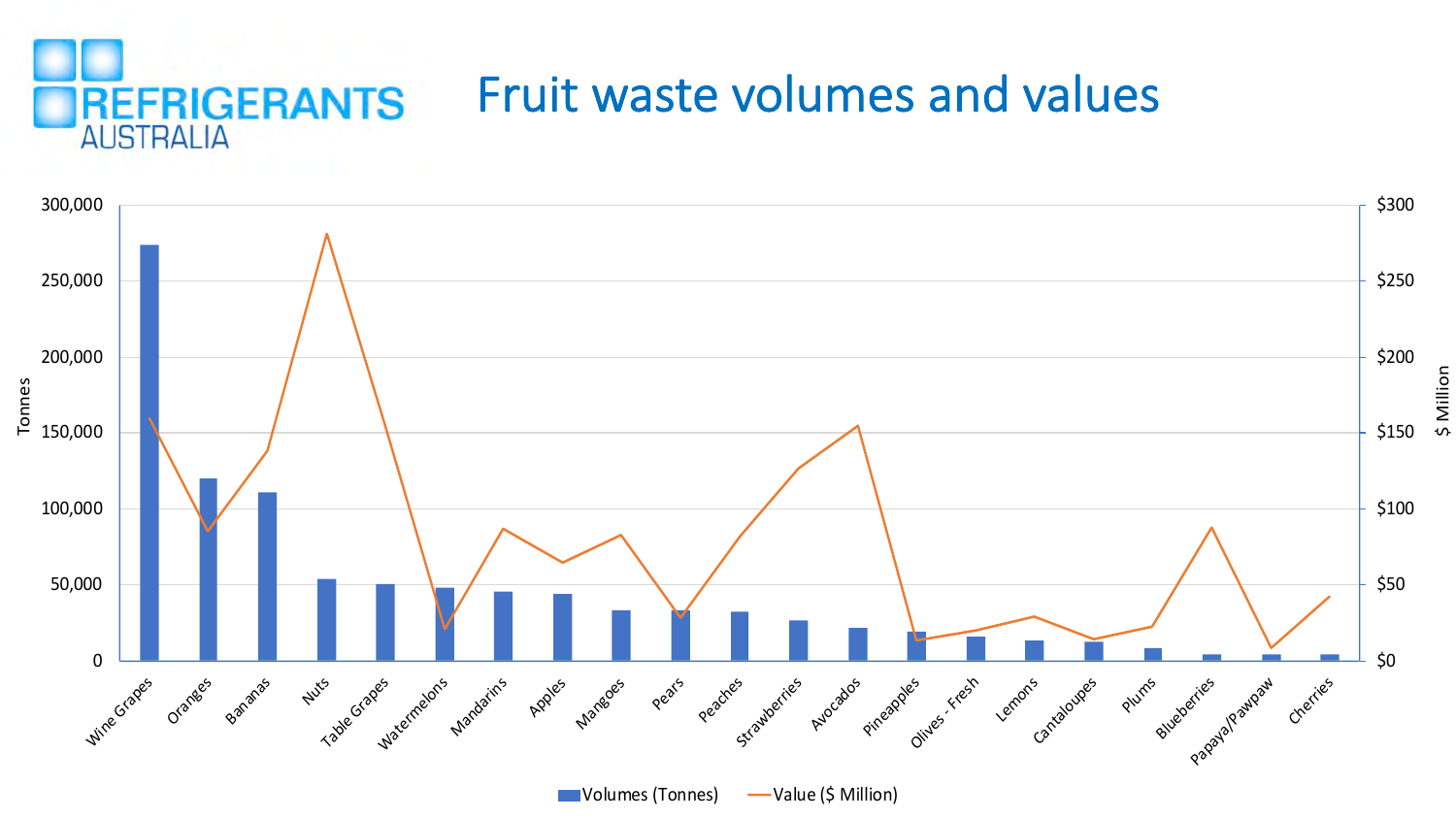### Vegetable waste volumes and values **REFRIGERANTS AUSTRALIA**

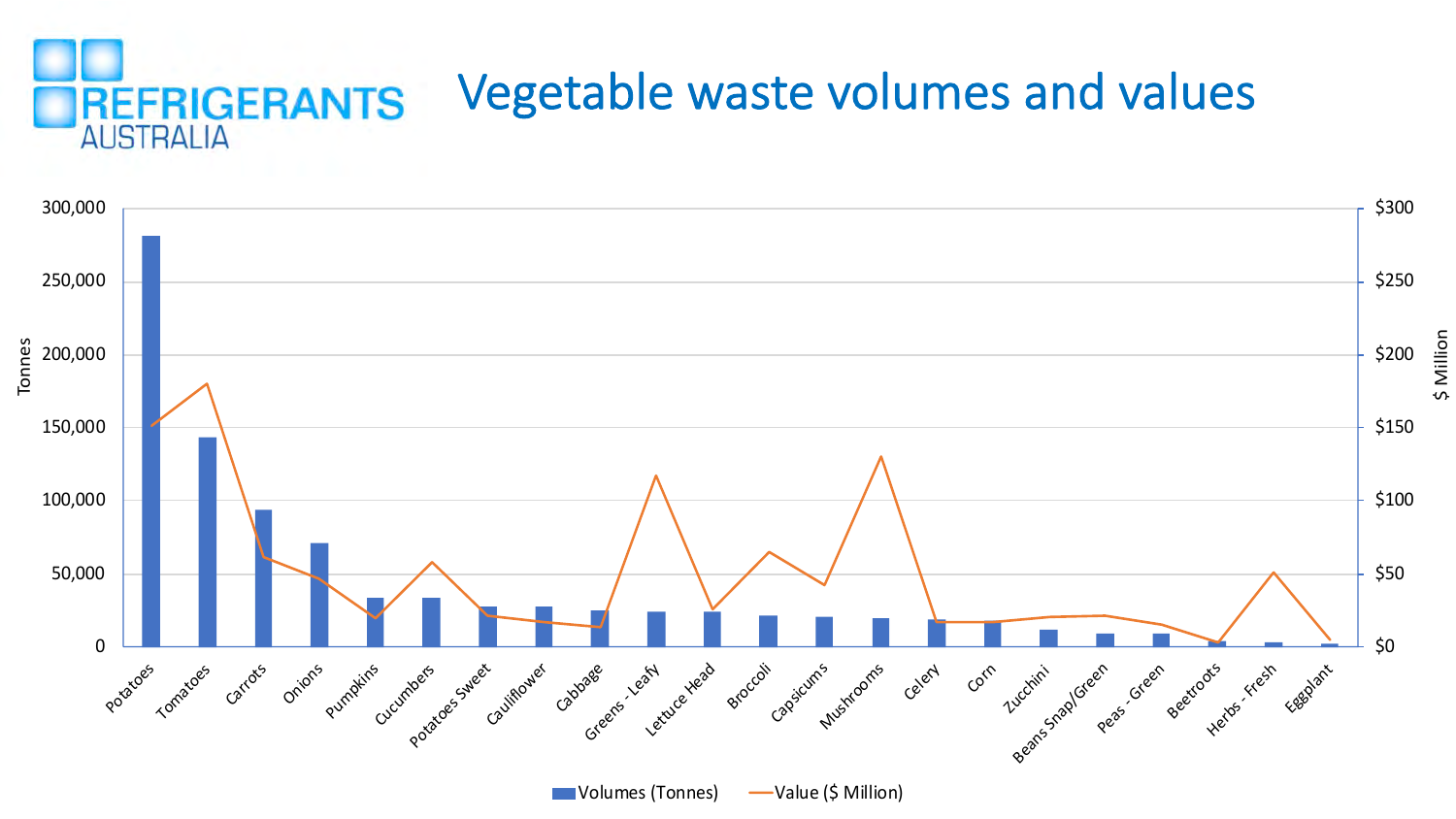

# Australia's food waste – how can it be improved?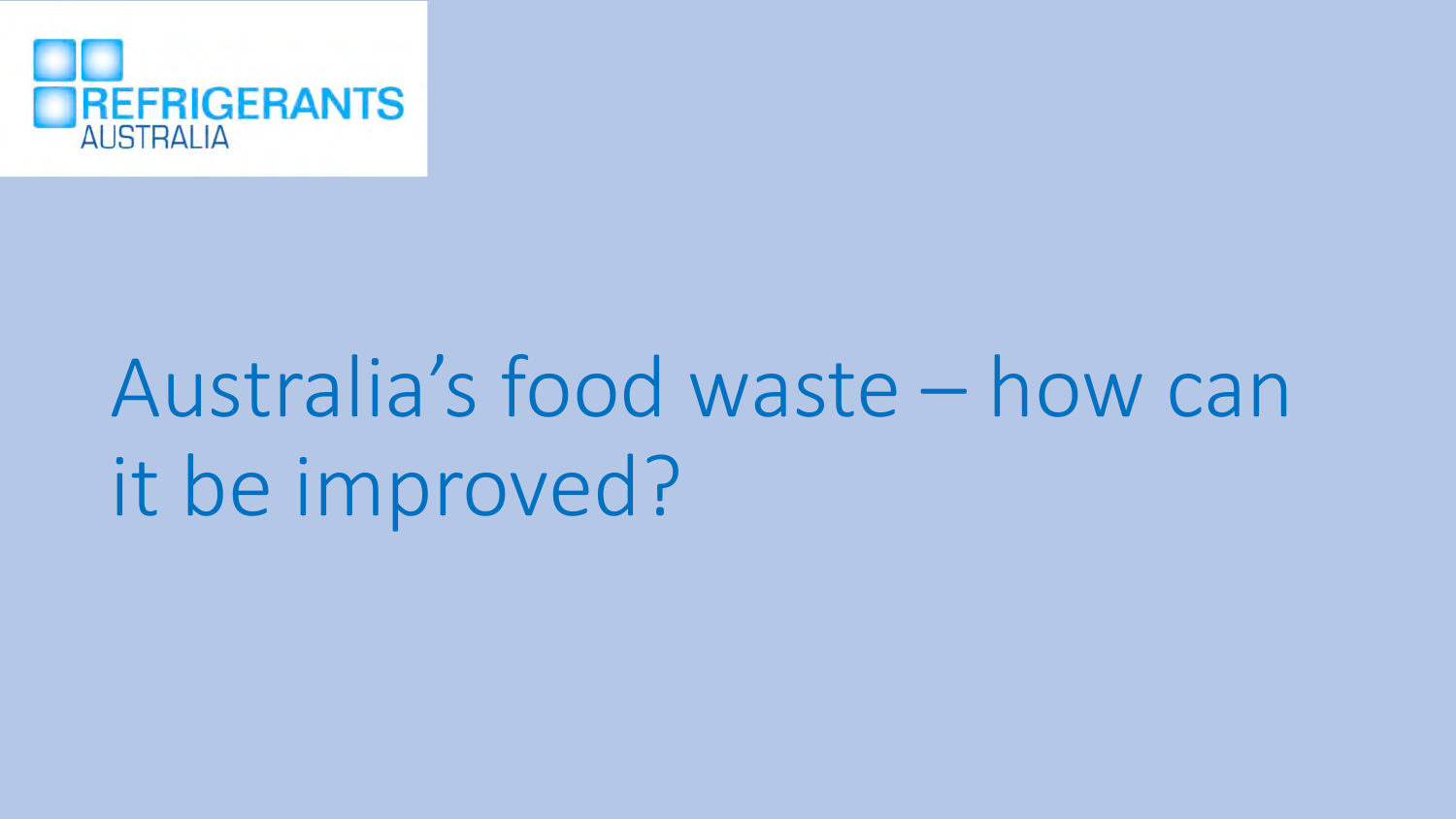

## Where do losses happen in the cold chain?

Finding: The greatest likelihood for perishable food to suffer damage is during transportation and handling between mobile and stationary refrigeration points

### Focus on this area first!



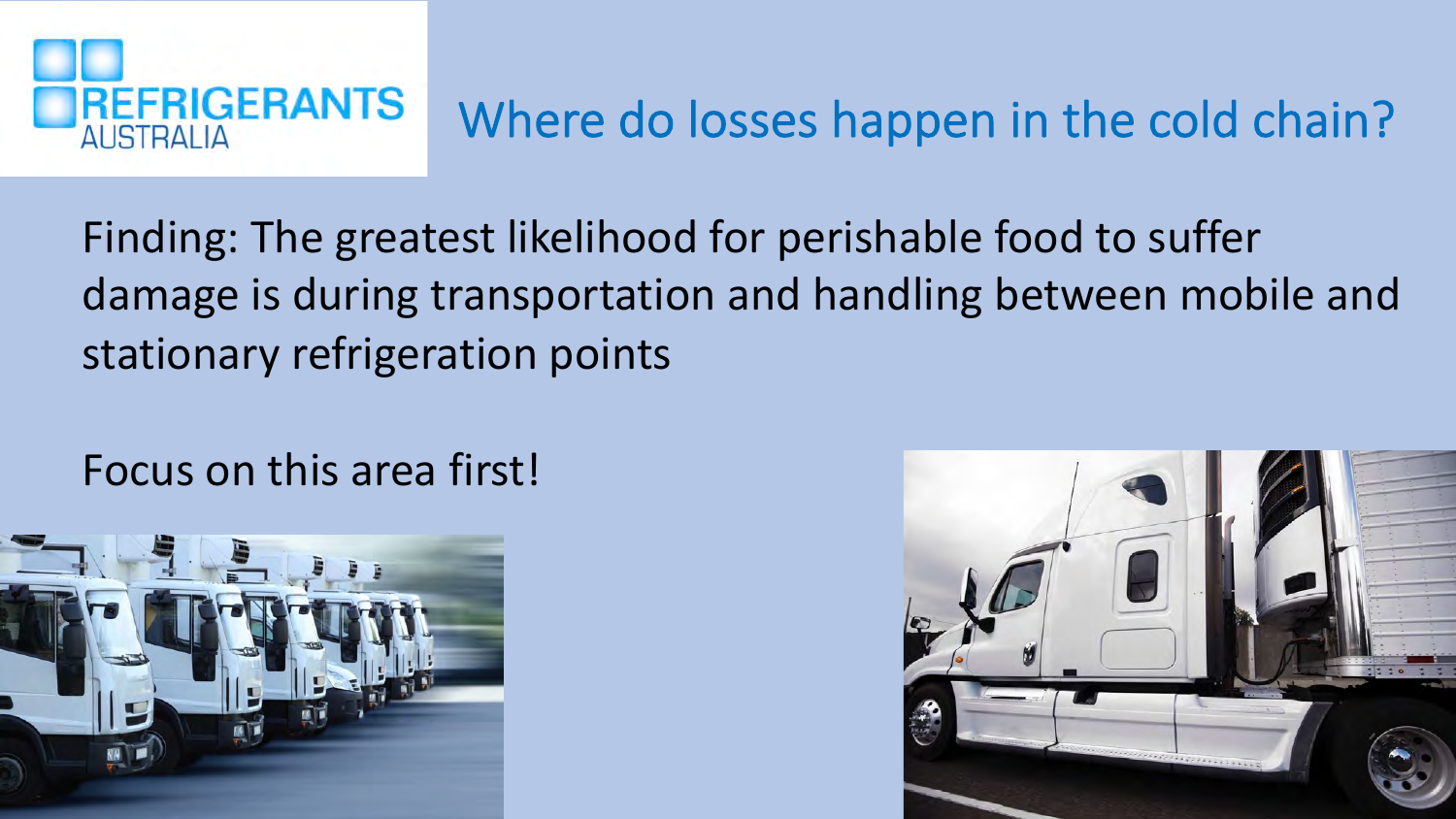

## How can the cold chain can be improved?

- Better handling of food simply following good, common-sense practice
- Tracking food and sharing data throughout the cold chain.
- Real time monitoring of food conditions, such as temperature, humidity and location
- Improved operation and expansion of the cold food chain



These are all inexpensive options that mostly require behaviour change and little capital investment!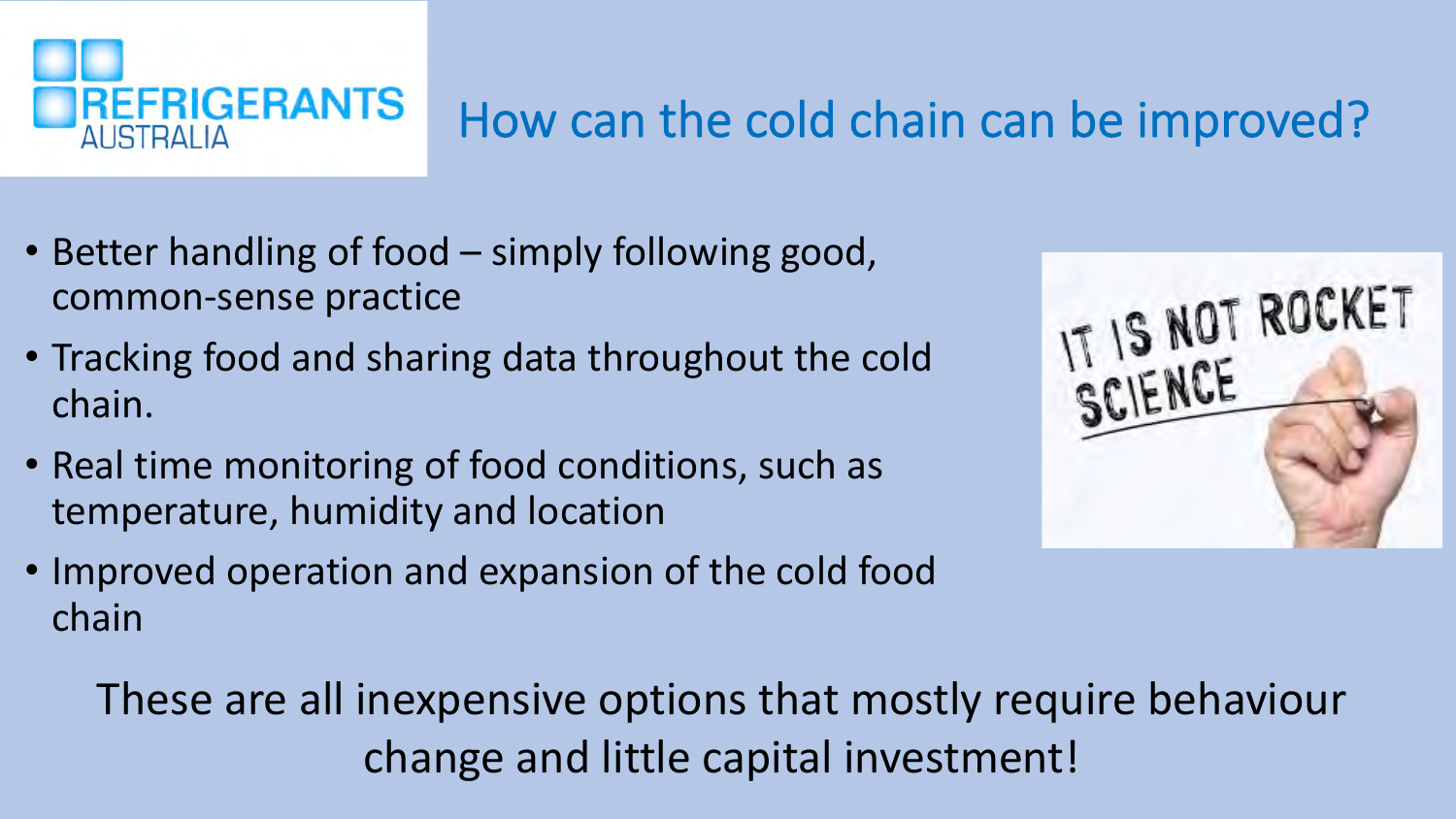there's a way.



## Conclusion

- The cold food chain is large, complex and important.
- At least in Australia, the food cold chain is not performing near its capacity
- Reducing food waste will reduce hunger, greenhouse gas emissions & other environmental pressures
- There exists the capacity to make improvements in the cold food chain cheaply, easily and quickly.